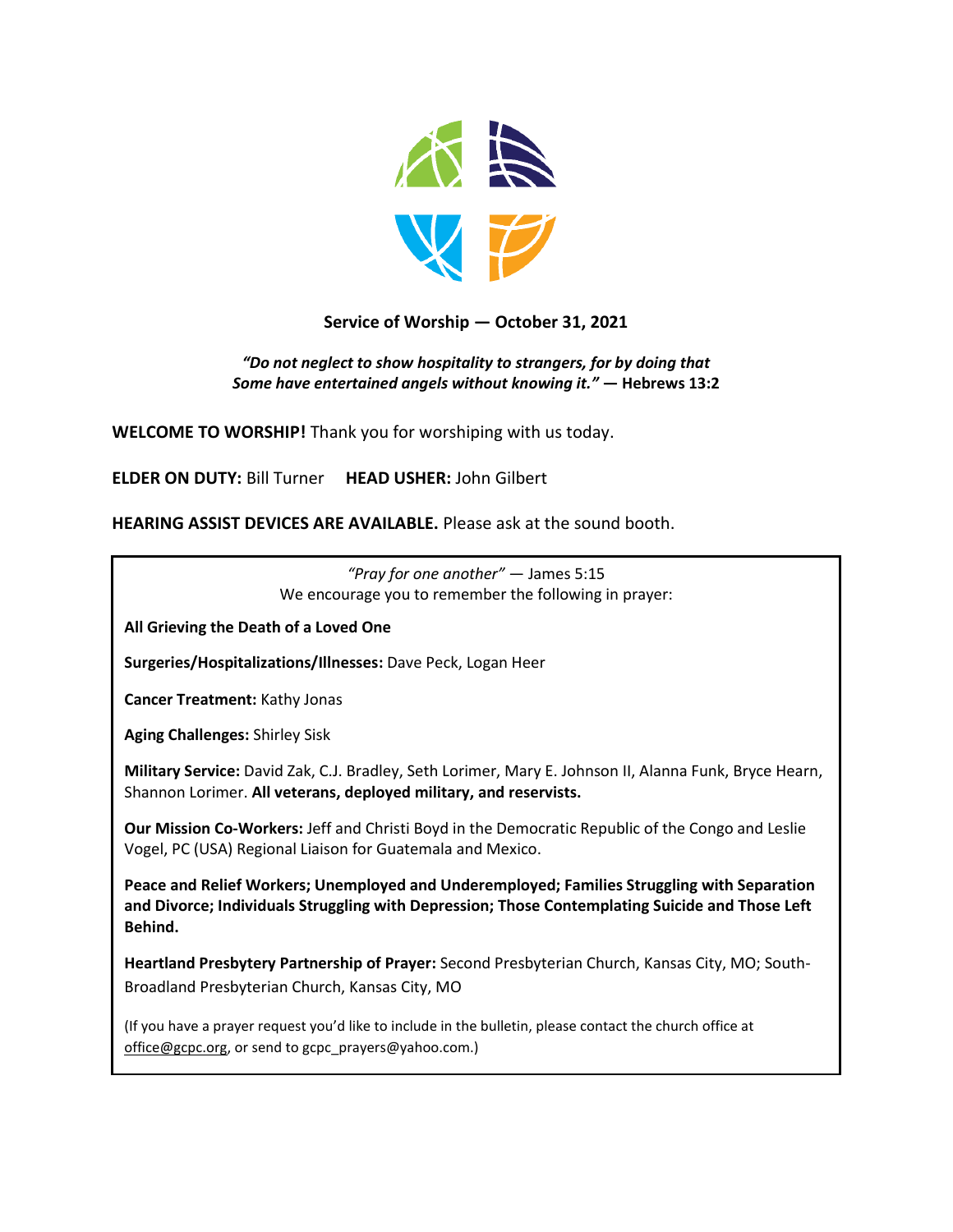### **SPOTLIGHT**

**THIS YEAR'S STEWARDSHIP THEME IS, "GIFT – GROWING IN FAITH TOGETHER."** This year we ask each other to help one another out as we make plans for what we see as a wonderful opportunity to share in God's grace. This is necessary so we can have a timely and accurate budget for the year. **Pledge Sunday will be November 7, and we ask everyone to prayerfully make your pledge by that date. If we haven't heard from you by December 6, making any changes to your pledge, we will assume your pledge will remain the same for 2022.** This is necessary for the Session to create a budget, to move ahead and provide direction for our mission and education programs. You may either send in the pledge form with this letter or do so electronically at [gcpc.org/gift2022.](https://t.e2ma.net/click/04xfxf/k81kdig/4rim3v)

**ALL SAINTS' SUNDAY:** The bulletin on November 7 will contain an insert with names of those who have passed since All Saints' Sunday 2020 (November 1, 2020). If you would like to include the name of a relative or friend who has passed this past year, please send that person's name and their relationship to you to patrick.bell@gcpc.org no later than noon on Wednesday, November 3. Thank you.

**CARE AND CONNECTIONS WILL BE HOSTING FAMILY BINGO NIGHT** Friday, November 12, in Heartland Hall at 6:30pm. Join us for some hors d'oeuvres (please bring an appetizer), or just come for some fun. All ages are welcome, and cards and flippers will be provided.

**CONTACTING STAFF:** A reminder that the GCPC church building has returned to normal operations. The office is open from 8am to 4pm, but the best way to reach a staff member is by e-mail:

Rev. Sue: [sue.trigger@gcpc.org](mailto:sue.trigger@gcpc.org) Rev. Mitch: [mitch.trigger@gcpc.org](mailto:mitch.trigger@gcpc.org) Rebecca Prater (music dir.): [rebecca.prater@gcpc.org](mailto:rebecca.prater@gcpc.org) Miles McDonald (youth dir.): [miles.mcdonald@gcpc.org](mailto:miles.mcdonald@gcpc.org) Patrick Bell (office admin.): [patrick.bell@gcpc.org](mailto:patrick.bell@gcpc.org) Tara Hyder (finance admin.): [finance@gcpc.org](mailto:finance@gcpc.org)

**HOW TO PLEDGE DURING THIS TIME:** Although we are now offering limited in-person worship, we encourage those who normally put their pledge in the offering plate each Sunday to mail their pledges to the church. The Finance Administrator will get them and see that they are deposited in a timely fashion. Of course, you may also make your pledge online by going to [gcpc.org](https://gcpc.org/about-us/donate.html) and clicking "Online Giving."

## **ADULT**

**THE AS THE PAGE TURNS BOOK GROUP MEETS NOVEMBER 3** at 1:30pm in Room 3 at the church. The book for discussion is *The Radium Girls* by Kate Moore. Please join the group for discussion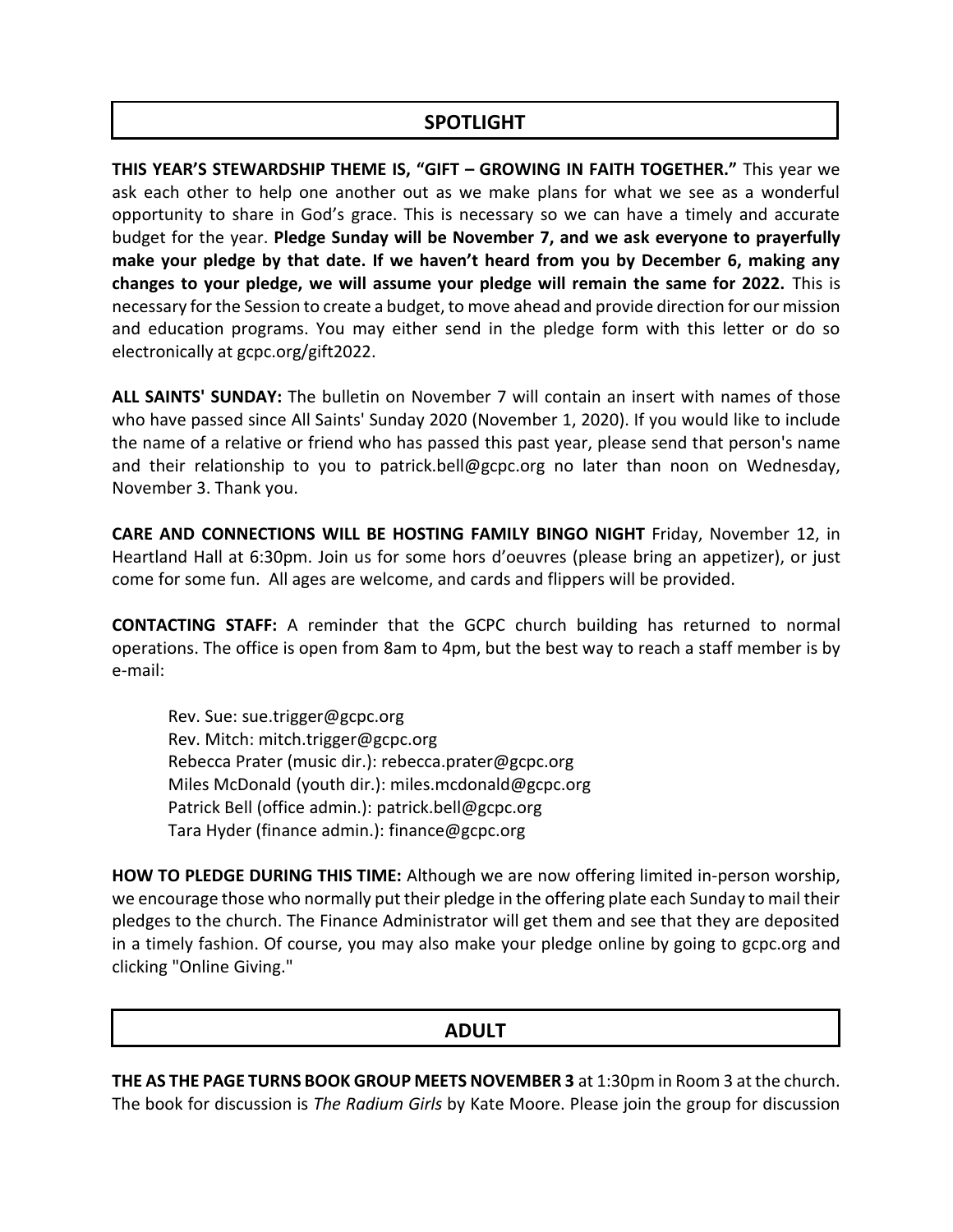and fellowship. Per GCPC guidelines, we are required to wear masks during our meeting time together.

**PAGE TURNERS WILL MEET ON THURSDAY, NOVEMBER 4,** at Cindy Schendel's home: 11654 Grant Dr., OP, 66210. We will be discussing *The Yellow House* by Sarah Broom. You are welcome to join us even if you have not read the book. Please RSVP t[o cschen56@hotmail.com](mailto:cschen56@hotmail.com) or 913 451 2709. Hope to see you there!

**SHALOM: FINDING PEACE IN THE BIBLE** is a six-week adult Bible study led by Kevin Johnson, which will be loosely taken from the Kerygma study "Shalom: A study of the Biblical Concept of Peace." We will look at the theological dimensions of peace as God's intention for this world, our continuing hope for peace, and our call to be peacemakers. Please bring your Bibles and a pen! The class will meet in **Room 4 at 10:45am,** or join via Zoom: [https://tinyurl.com/krd5pz84.](https://tinyurl.com/krd5pz84)

**FOLLOW ME — BIBLICAL PRACTICES FOR FAITHFUL LIVING:** A living faith is so much more than simply believing in God. Jesus called all sorts of people to follow him to God, showing concrete ways to love God and one another. Together we will learn about the Jesus practices that have shaped the church. Participants will practice seeing Christ in every person and discover their own gifts of hospitality. This adult class will meet in **Room 3 at 10:45am.** Or join via Zoom: [https://tinyurl.com/yanmupj9.](https://tinyurl.com/yanmupj9)

**THANK OFFERING:** Presbyterian Women is collecting funds for the Thank Offering, which provides much-needed financial assistance for real solutions in the areas of health, education, economic development and the needs of women and children. The recipients are a mix of six domestic and three international projects, but all meet crucial needs. At least 40 percent of this offering funds health ministries, often helping the most marginalized members of God's community. The remaining percentage supports new or expanded projects and small capital improvement projects. Donations will be collected through November.

## **YOUTH**

**SUNDAY SCHOOL TODAY!** Hope to see you today at 10:45 — breakfast snacks provided. As always, let Miles know ahead of time if you want to join via Zoom.

**HOMELESS NIGHT – NOVEMBER 13!** Two weeks away from our Homeless Night event! We will be touring and maybe serving at a Tiny House Village created for veterans who are housing challenged. We are also hoping to be joined by youth from Lee's Summit Presbyterian. Expect the unexpected, but plan to spend the night outside in a cardboard box. Please RSVP, so we know we have enough students to pull off the event. Friends are welcome!

**M&M:** We are in the beginning stages of planning our high school M&M trip for 2022 and need to hear from you.